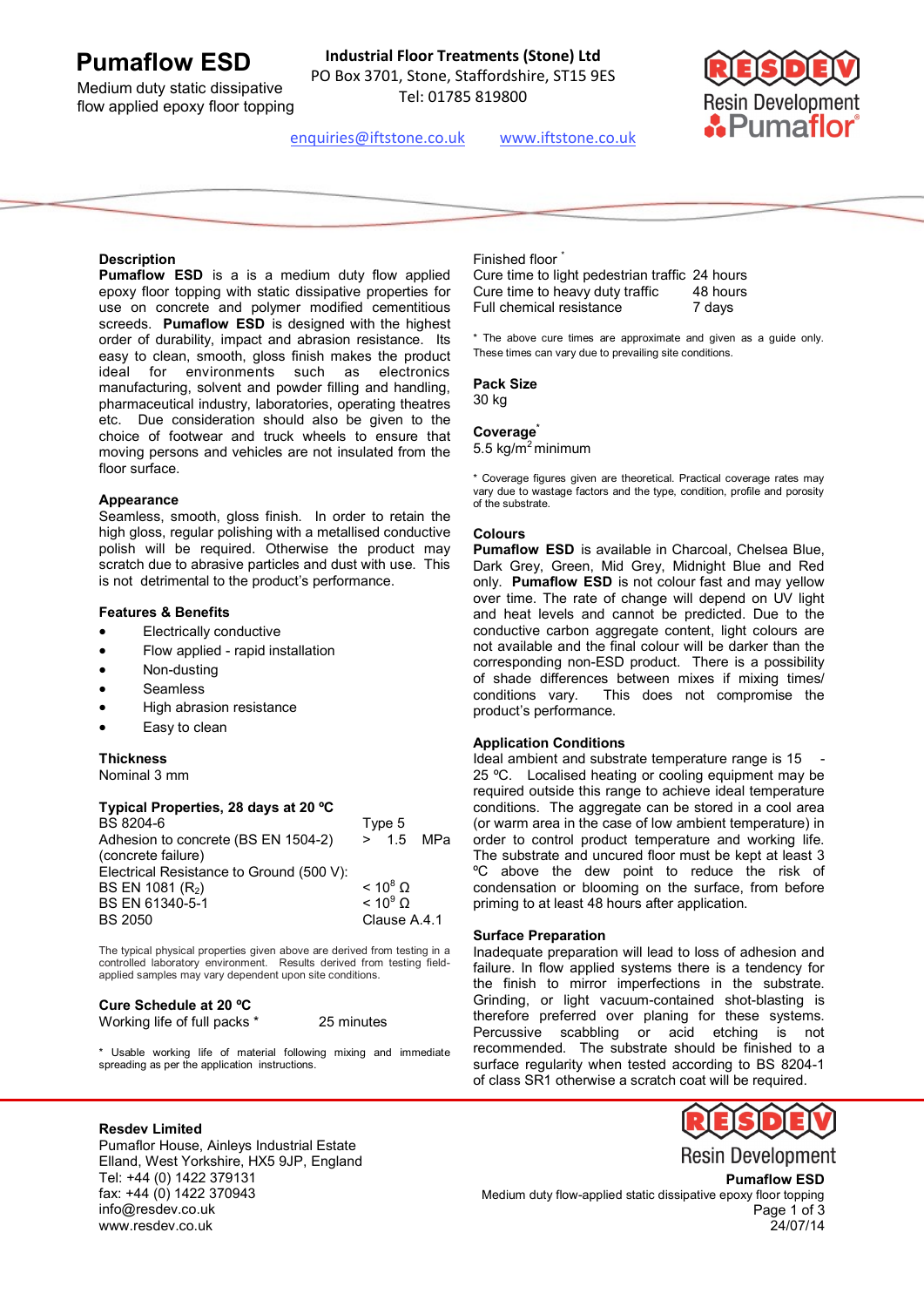Refer to the **Resdev Guide to Surface Preparation** for further information. Conductive floors must be laid to a uniform thickness which may require the use of a scratch coat.

## **Application Instructions**

#### Priming

The substrate should have a relative humidity of <75% otherwise Pumaprime DPM should be used. Initial priming should be carried out using **Pumaprime SF** to isolate the substrate and provide a dust free surface to receive the copper tape. Spread onto the substrate and roll with a short-haired roller to ensure even coverage until the surface is completely wetted out, taking care to avoid pooling. Apply around edges by brush, to allow even spreading and avoid pooling. If, when cured, there are dry patches, a further primer coat is required. Allow to cure for a minimum 12 hours at 20 ºC. If the primer has been left to cure for >48 hours then the primer surface should be mechanically abraded and the area re -primed. Failure to do so may result in de-bonding of the surface topping.

Install copper tape and connect earth linkage cables to the primed substrate. Apply **Pumaprime ESD** at a rate of 0.25 kg/m<sup>2</sup> with a short-haired roller ensuring even coverage and avoiding pooling. When cured, ensure there are no glossy or bare patches. If so, re-prime using **Pumaprime ESD** (see separate datasheet).

#### **Application of Pumaflow ESD**

#### **IMPORTANT: Prior to mixing, the temperature of the three components must be between 15 and 25 <sup>o</sup>C otherwise coverage rate, flow and appearance will be impaired.**

Pre-mix the coloured resin component before use. Add the hardener component to the coloured resin component and mix using a low speed electric mixer (300 - 400 rpm) for approximately 30 seconds until blended. Transfer to a larger mixing vessel or rotary drum mixer ensuring that any fibres are scraped from the sides of the resin container or spun off the mixing paddle. Add the aggregate component in stages, mixing for a minimum of 3 minutes and scraping sides of vessel until a uniform coloured, lump-free mix is obtained. Each mix should be mixed in exactly the same way for the same length of time to minimise the risk of shading. Apply the mixture immediately onto pre-primed areas, level to the required thickness using a steel float then de -aerate thoroughly using a spiked roller. **Do not use a notched trowel.**

The cured product should be protected from other trades using Kraft paper or similar breathable material. Polythene should not be used. Protect the installed floor from damp, condensation and water for at least 4 days.

#### **Cleaning**

Regular cleaning is essential to enhance and maintain the life expectancy, slip resistance and appearance of the floor. **Pumaflow ESD** can be easily cleaned using industry standard cleaning chemicals and techniques.

Consult your cleaning chemical and equipment supplier for more information.

#### **Health and Safety**

Refer to product Safety Data Sheet before use.

#### **EU Directive 2004/42/EC**

Complies with category j type SB (< 500 g/l VOC content).

#### **Storage**

.

Store off the ground in un-opened packs in a dry store, under cover between 10ºC and 30ºC out of direct sunlight. Protect from frost.

## **Shelf Life \***

12 months if stored in accordance with the above recommendations.

#### **Additional Requirements**

Earth linkage cables should be provided by a qualified electrical engineer. Each floor area should have a minimum of two earth points to allow for redundancy or failure of one. Joints should be bridged with copper tape to ensure electrical continuity. The control of static electricity is a 'whole environment' problem with conductive flooring forming only one part. Care should also be given to the choice of footwear, furniture, tools and fork lift trucks for example.

#### **Limitations**

Do not proceed with application if atmospheric relative humidity is, or is anticipated to be, >80% or if the surface temperature is <3 ºC above the dew point. Application should not commence when the substrate temperature or the ambient temperature is, or is anticipated to be <5 ºC during the application or within the curing period. The design strength of concrete surfaces must be a minimum of 25 MPa compressive strength at 28 days. The manufacture of **Pumaflow ESD** is a batch process and despite close manufacturing tolerances, colour variation may occur between batches. Products from different batches should not be used on the same surface or surfaces close together. If mixed batches are unavoidable, it is best practice to use the different batches only in areas where the colour cannot be directly compared. Touching up should only be attempted using product from the same batch using the same application methods. Product should be reserved specially for this purpose. It is recommended that touching up is carried out up to a break in the floor or surface.

#### **Technical Advice**

For further information on this or any other Resdev product, please contact our office.

#### **Note**

The information contained in this document, and all further technical advice given is based on our present knowledge and experience. However, it implies no liability or legal responsibility on our part. In particular, no warranty or guarantee of product performance in the legal sense is intended or implied as the conditions of use and the competence of any labour involved in the application are beyond our control. Properties listed are for guidance purposes only. We reserve the right to make any changes according to technological progress or further developments.

## **Resdev Limited**

Pumaflor House, Ainleys Industrial Estate Elland, West Yorkshire, HX5 9JP, England Tel: +44 (0) 1422 379131 fax: +44 (0) 1422 370943 info@resdev.co.uk www.resdev.co.uk



**Pumaflow ESD**

Medium duty flow-applied static dissipative epoxy floor topping Page 2 of 3 24/07/14